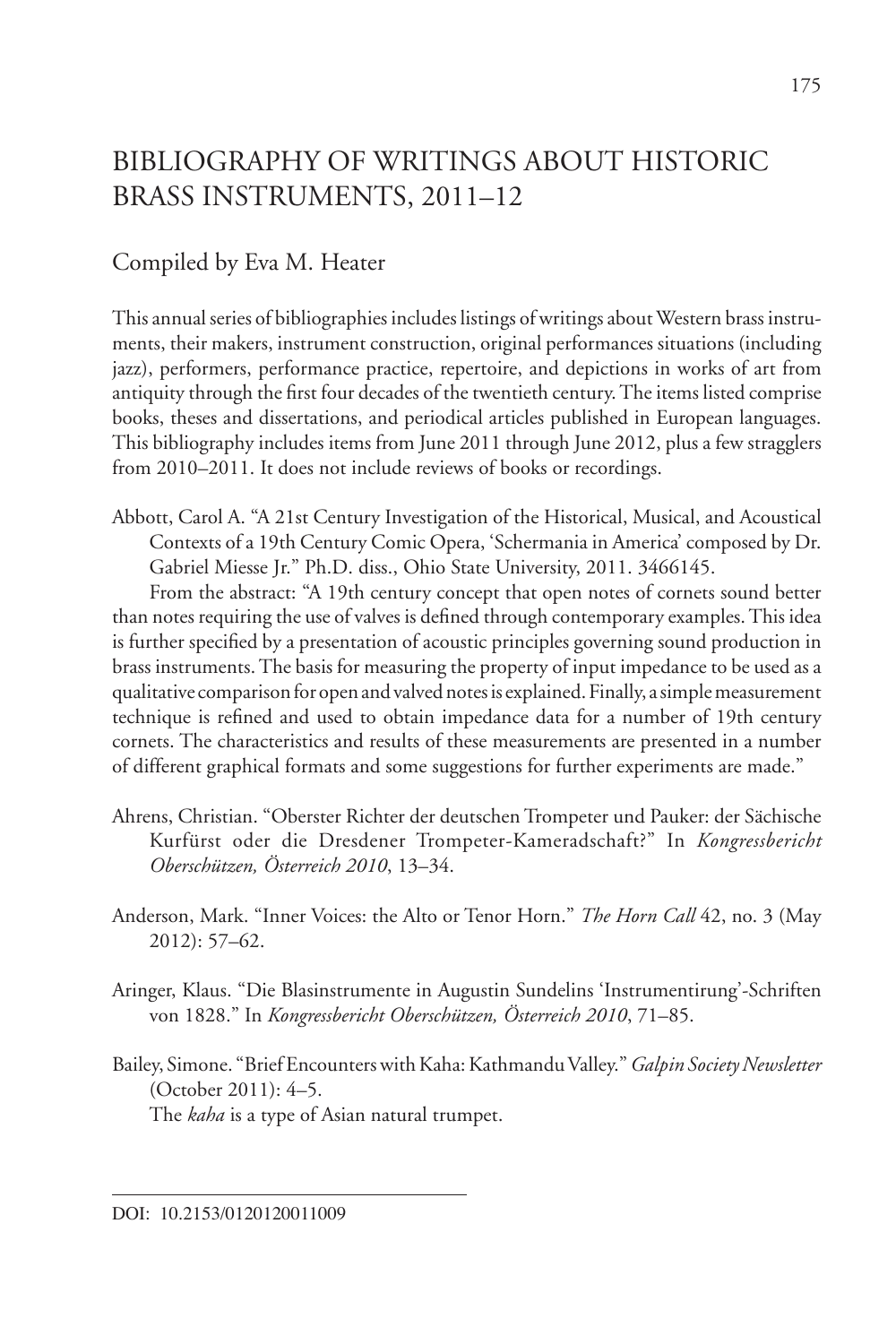- Bevan, Clifford. "A Magnificent Instrument." *International Tuba-Euphonium Association Journal* 40, no. 2 (Winter 2012): 64–65. Regarding the tuba, euphonium, ophicleide, and serpent.
- Bock, Michael. *Das Blechblasregister in Richard Wagners Ring des Nibelungen.* Hamburg: Kovac, 2011. ISBN 9783830055396.
- Bowers, Roger. "'The high and lowe keyes come both to one pitch': Reconciling Inconsistent Clef-Systems in Monteverdi's Vocal Music for Mantua." *Early Music* 39, no. 4 (November 2011): 531–45.

Discusses Monteverdi's dual system of clef configuration that was in common use at the time. From ca. 1575, however, the use of obbligato instruments like the cornett complicated the issue.

- Burkhardt, Raymond David. "Brass Chamber Music in Lyceum and Chautauqua." Ph.D. diss., The Claremont Graduate University, 2010. 3416913.
- Carter, Stewart. *The Trombone in the Renaissance: a History in Pictures and Documents*. Hillsdale, NY: Pendragon, 2012. ISBN 9781576472064.
- Costantino, Alexander. "The Cimbasso and Tuba in the Operatic Works of Giuseppe Verdi: A Pedagogical and Aesthetic Comparison." D.M.A. doc., University of North Texas, 2010. 3448584.
- Cox, Gordon. *The Musical Salvationist: the World of Richard Slater (1854–1939), 'Father of Salvation Army Music.'* Woodbridge, Suffolk / Rochester, NY: Boydell Press, 2011. ISBN 9781843836964 *.*
- Cresci, Jonathan B. "Beginning the Natural Trumpet: a Guide for the Modern Trumpeter." D.M.A. doc., The University of Memphis, 2009. 3370261.
- Darmstädter, Beatrix. *Die Zinken und der Serpent: der Sammlung alter Musikinstrumente*. Vienna: Kunsthistorisches Museum, 2011. ISBN 9783941532083.
- Deklinsi, Kelly, ed. "ITG Profile: Nathanial Mayfield." *International Trumpet Guild Journal* 36, no. 1 (October 2011): 57. Mayfield is an international Baroque trumpet soloist.

———, ed. "ITG Profile: Fruzsina Hara." *International Trumpet Guild Journal* 36, no. 3 (March 2012): 41.

Hara is a Baroque trumpet player from Budapest.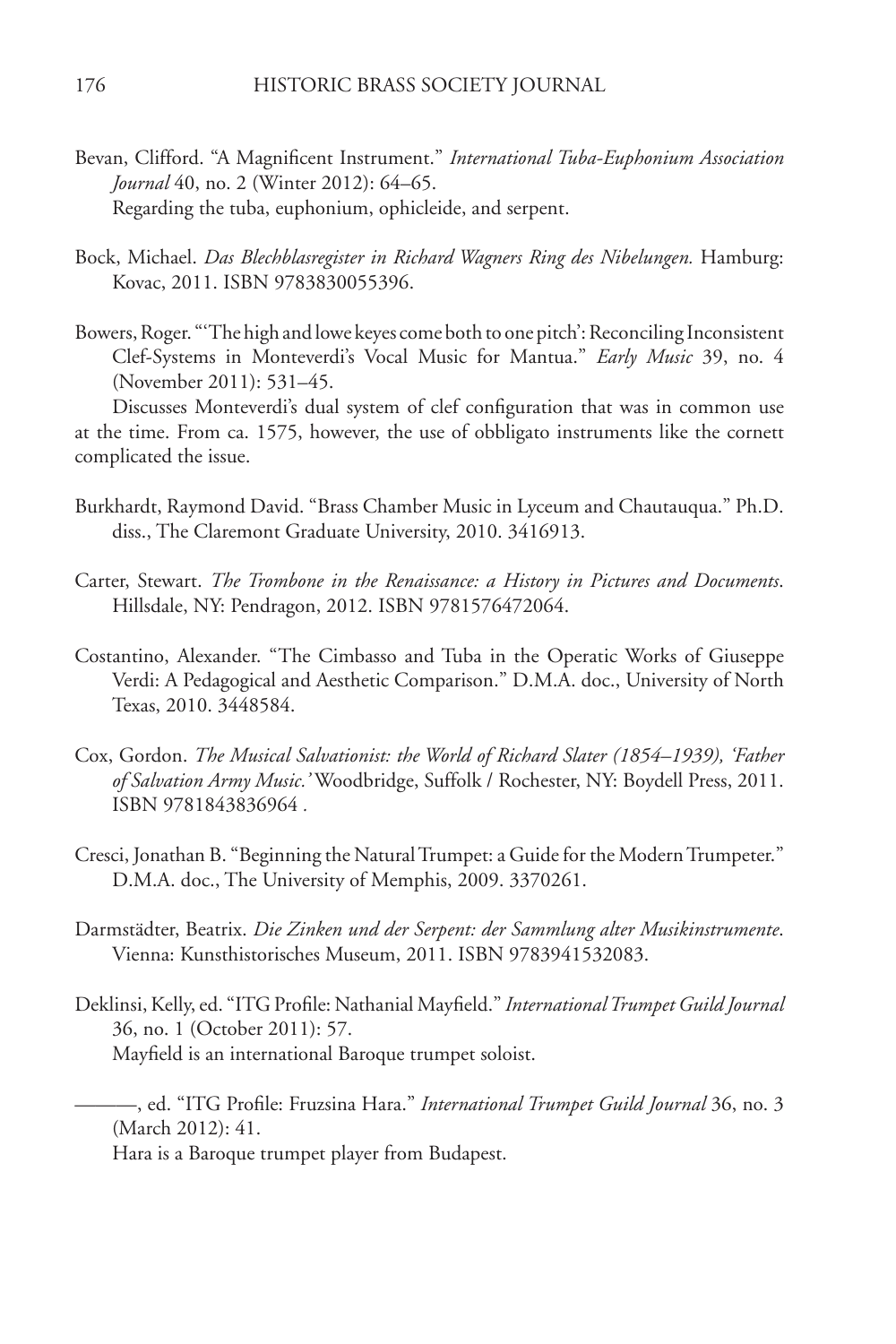- Diprose, Mike. "Messing About." *Early Music Review* 144 (October 2011): 19–20. Discusses performance practice and original vs. reproduction instruments.
- Dubé, Steven. "Edward H. Tarr: Trumpet Scholar Extraordinaire." *International Trumpet Guild Journal* 36, no. 2 (January 2012): 6–11, 35.
- Dullat, G. *Metall-Blasinstrumentenbau: Entwicklungsstufen und Technologie.*Wilhelmshaven: Noetzel, 2011. ISBN 9783795909291.
- Fleet, Susan. "The Richest Kind of Experience: Edna White (1892–1992)." *International Trumpet Guild Journal* 36, no. 2 (January 2012): 12–16.

Edna White was a child prodigy on cornet by the age of nine in 1901, and was one of the first graduates of The Juilliard School (then known as The Institute of Musical Art). A trumpet student of Adolph Dubois, she recorded (for Edison) Herbert L. Clarke's *The Debutante*. She also recorded for Columbia. In 1949 she was the first trumpet player to give a solo recital in Carnegie Hall.

- Foss, Kent. "Oscar Bohëme, Concerto for Trumpet and Orchestra, op. 18." *International Trumpet Guild Journal* 36, no. 1 (October 2011): 74–75, 77.
- Frederick, Matthew. "Instruments of Transition: the Keyed Bugles of the Smithsonian Institute." *International Trumpet Guild Journal* 36, no. 1 (October 2011): 50–51.
- Gallo, Denise. "Rossini's Fanfare for Maximillian of Mexico: a Mysterious 'Self-Borrowing'." *Historic Brass Society Journal* 23 (2011): 89–102.
- Gasche, David. "La musique de circonstance pour Harmoniemusik à Vienne (1760–1820)." Ph.D. diss., Universitäten Wien (A) und Tours (F), 2009.
- Green, Andrew. "Gentle Gabrieli." *Classical Music* 966 (2 June 2012): 22–23.
- Green, Helen. "Defining the City 'Trumpeter': German Civic Identity and the Employment of Brass Instrumentalist, c. 1500." *Journal of the Royal Musical Association* 136, part 1 (2011): 1–31.
- Hayward, Robin. "The Microtonal Tuba." *Galpin Society Journal* 44 (March 2011): 125–77. Includes a historical discussion of nineteenth-century patents for tubas.
- Heater, Eva M. "Bibiliography of Writings about Historic Brass Instruments 2010–2011." *Historic Brass Society* Journal 23 (2011): 145–50.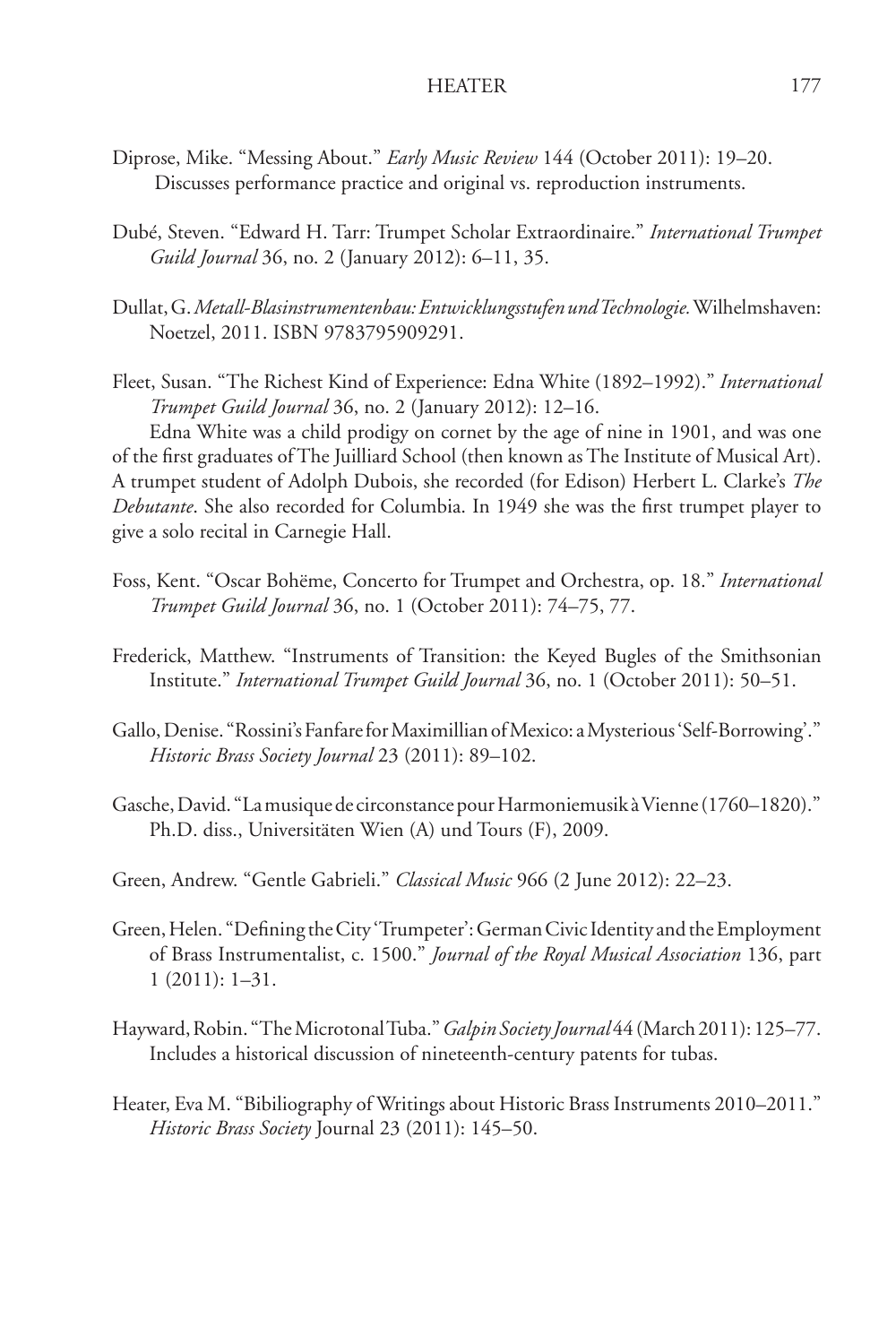- Heckl, Peter. "W.A. Mozarts Instrumentalkompositionen in Bearbeitungen für Harmoniemusik vor 1840." Ph.D. diss., Institut Oberschützen der Universität für Musik und darstellende Kunst Graz, 2011.
- Henssen, R.J.G. "zeevaart ten tijde van de Republiek: plichten en praktijken." Diss., Utrecht University, 2011.

This dissertation discusses the duties and responsibilities of ship's trumpeters and drummers. They were employed primarily to provide signals to coordinate on-board activities. In addition they performed at ceremonies and entertained the officers and crew. Trumpet signals were also used as a means of communication with other vessels or strangers on shore.

- Herbert, Trevor. "'…men of great perfection in their science…': The Trumpeter as Musician and Diplomat in England in the Later Fifteenth and Sixteenth Centuries." *Historic Brass Society Journal* 23 (2011): 1–23.
- Hersey, Joanna Ross. "'A Musician as well…' The Tuba and Euphonium Schulen of Robert Kietzer." *International Tuba Euphonium Association Journal* 39, no. 1 (Fall 2011): 69–77.
- Huebscher, Olivier. "Quoniam from Bach's B Minor Mass." *The Horn Call* 42, no. 3 (May 2012): 39–40.
- Humphries, John. "Top Mann—the Story of one of 19th Century London's Finest Horn Players." *The Horn Player* 8, no. 2 (Autumn 2011): 19–20.
- Kaminski, Joseph S. *Asante ntahera trumpets in Ghana: Culture, Tradition, and Sound Barrage*. Farnham, Surrey, England; Burlington, VT: Ashgate, 2012. ISBN: 9781409426844.
- Kampmann, Bruno. "Le musée d'instruments de musique de Phoenix (Arizona)." *Larigot* 48 (September 2011): 3–7.

- Klaus, Sabine. *Trumpets and Other High Brass: a History Inspired by the Joe R. and Joella F. Utley Collection. Volume 1: Instruments of the Single Harmonic Series.* Vermillion, SD: National Music Museum, 2012. ISBN 9780984826902.
	- ———. "Late-Eighteenth-Century Trumpet Mute, Possibly Vienna." Historical Instrument Window. *International Trumpet Guild Journal* 36, no. 2 (January 2012): 65.

<sup>———. &</sup>quot;Quelques musees et collections en Allemagne." *Larigot* 49 (February 2012): 13–18.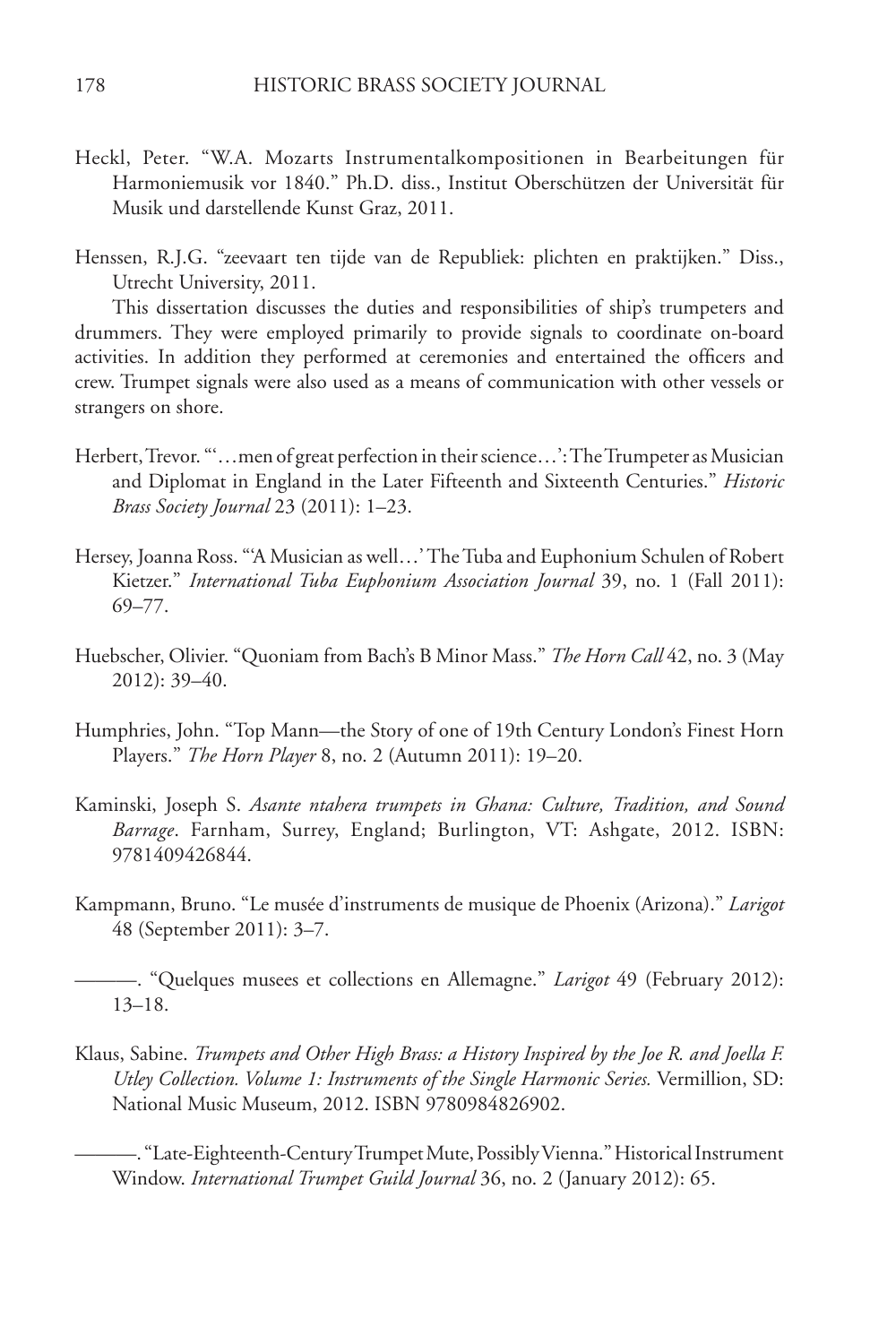## HEATER 179

———. "Trumpet in high E-flat by E.G. Wright, Boston, Massachusetts, ca. 1845." Historical Instrument Window. *International Trumpet Guild Journal* 36, no. 3 (March 2012): 40.

———. "Cornet à cylinders, système Sax, in B-flat by Adolphe Sax et Cie, Paris, ca. 1850." Historical Instrument Window. *International Trumpet Guild Journal* 36, no. 4 (June 2012): 55.

Knudsvig, Peter. "Louis Klöpfel, Gustav Heim, and the Legacy of American Classical Trumpeting." *International Trumpet Guild Journal* 36, no. 4 (June 2012): 39–43.

*Kongressbericht Oberschützen, Österreich 2010*. Ed. Bernhard Habla. Alta Musica 29. In zusammenarbeit mit den Instituten Oberschützen und Ethnomusikologie der Universität für Musik und darstellende Kunst Graz. Tutzing: Hans Schneider, 2012. ISBN 9783862960330. Includes the entries by Ahrens, Aringer, and Nilsson.

- Kridel, Craig. "The Serpent Forveille: 'Perhaps the Best of All These Instruments for Sound'." *International Tuba Euphonium Association Journal* 39, no. 3 (Spring 2012): 62–65.
- Lapie, Raymond. "Berr, une famille d'instrumentistes à vent." *Larigot* 48 (September 2011): 8–19.
- Larkin, Chris. "The Edinburgh University Collection of Historic Musical Instruments." *The Horn Player* 8, no. 1 (Spring 2011): 21–24.

Primarily photographs of Chris Larkin demonstrating historic brass instruments from the Edinburg University Collection of Historical Musical Instruments.

- Leverenz, Anna Marie. "The Debated Authenticity of Franz Joseph Haydn's Concertos for Horn: An Historical and Theoretical Approach to Attribution." D.M.A. doc., University of Cincinnati, 2011. 3491252.
- Massa, Katherine. "Weber's Concertino." *The Horn Call* 42, no. 3 (May 2012): 80–83.
- Montgomery, Roger. "The Royal Opera House Raoux Horns." *The Horn Player* 8, no. 2 (Autumn 2011): 16–18.
- Myers, Arnold. "Francis James Tomes (16 August 1936–27 July 2011)." *Galpin Society Journal* 65 (March 2012): 173, 233–34.

Obituary for Frank Tomes, who collected and made sackbuts, trombones, and trumpets.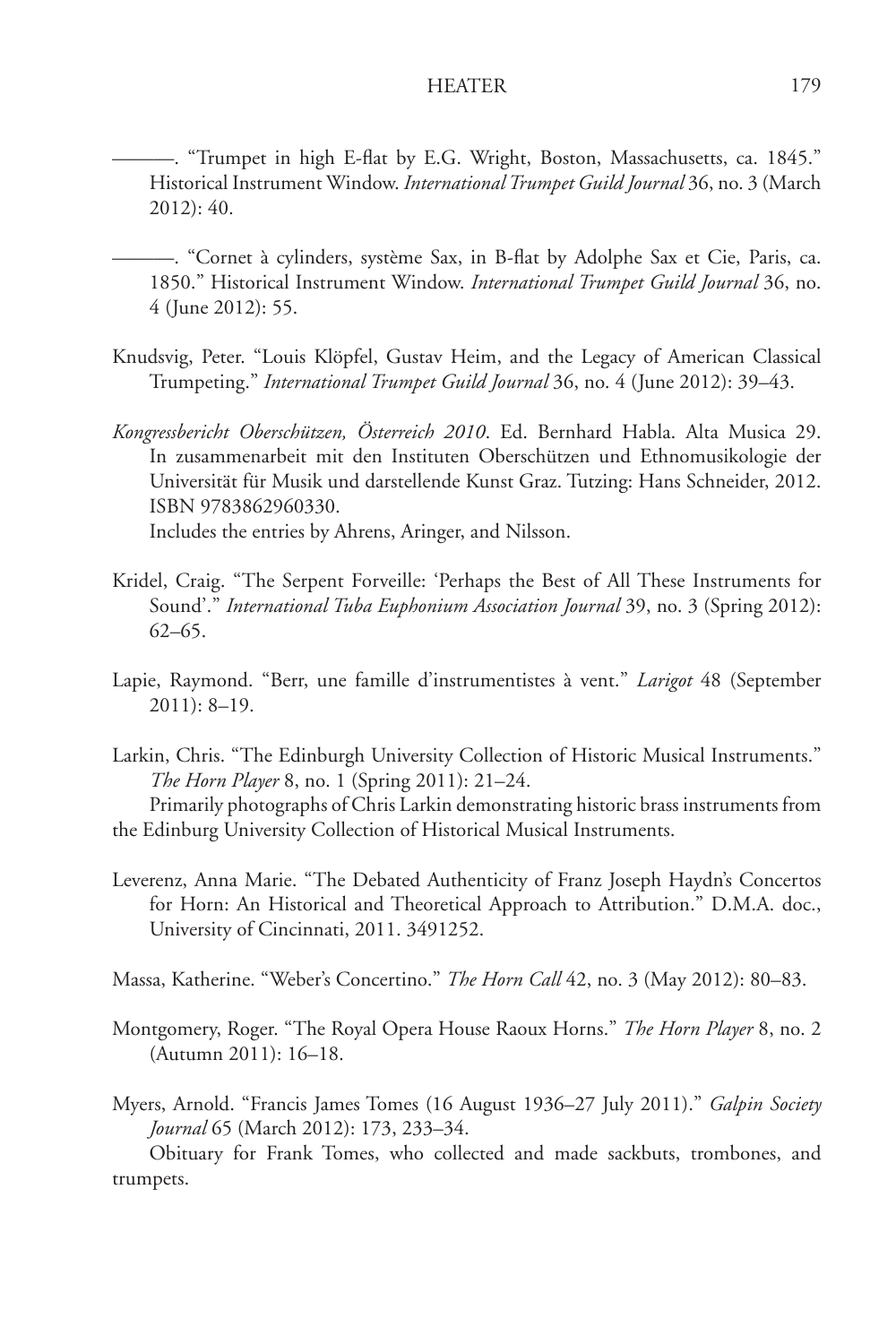———. "Historical Instrument Window: Serpentine Valved Cornopean." *International Trumpet Guild Journal* 36, no. 1 (October 2011): 56.

- Myers, Arnold, and Raymond Parks. *Historic Musical Instruments in the Edinburgh University Collection: Catalogue of the Edinburgh University Collection of Historical Musical Instruments, volume 2, part H, fascicle x, Euphoniums and Tubas*. Edinburgh: Edinburgh University Press, 2011. 3rd edn. ISBN 9780907635673.
- Needham, Clare, Karen Quinlan, and Ian Hill. *Celebrating 150 Years: Rail in Bendigo and the Bendigo Brass Band*. Bendigo: Bendigo Art Gallery, 2012. ISBN: 9780949215680.
- Nilsson, Ann-Marie, and Åke Edenstrand. "Harmoniemusik for the Swedish Duke Fredrik Adolf (1750–1828) and his Brothers." In *Kongressbericht Oberschützen, Österreich 2010*, 209–225.
- Norman, Lisa. "An Acoustical Approach to the Question of Early Horn Technique." *Historic Brass Society Journal* 23 (2011): 67–88.
- Oliver, Jason L. "The Creation of a Performance Edition of the Georg Christoph Wagenseil Concerto for Trombone with attention given to the surviving manuscripts and primary sources of performance practice from the middle of the eighteenth century." D.M.A. doc., University of North Texas, 2010. 3436543.
- Pierre, René. "Charles Kretzschmann (1777–1842), de Markneukirchen à Strasbourg." *Larigot* 48 (September 2011): 20–26.
	- ———. "Jean Chrétien Roth (1816–1881). Facteur de tous les instruments à vent à Strasbourg. Sucesseur de Dobner & Co et de Bühner et Keller." *Larigot* 49 (February 2012): 19–23.
- Proksch, Bryan. "The Context of the Tromba in F in J.S. Bach's Second Brandenburg Concerto." *Historic Brass Society Journal* 23 (2011): 43–66.
- Roseborrough, Andrew Jay. "The Modern Pedagogical Potential of the Baroque Natural Trumpet." D.M.A. doc., University of Miami, 2010. 3411631.
- Sachs, Michael, and Paul Yancich. "The Partnership of Trumpets and Timpani in Classical Repertoire." *International Trumpet Guild Journal* 36, no. 1 (October 2011): 80–86.
- Salas, J.D. "El Tubador: Part 1: The Tuba's Introduction into Northwest Mexico." *International Tuba Euphonium Journal* 38, no. 4 (Summer 2011): 44–48.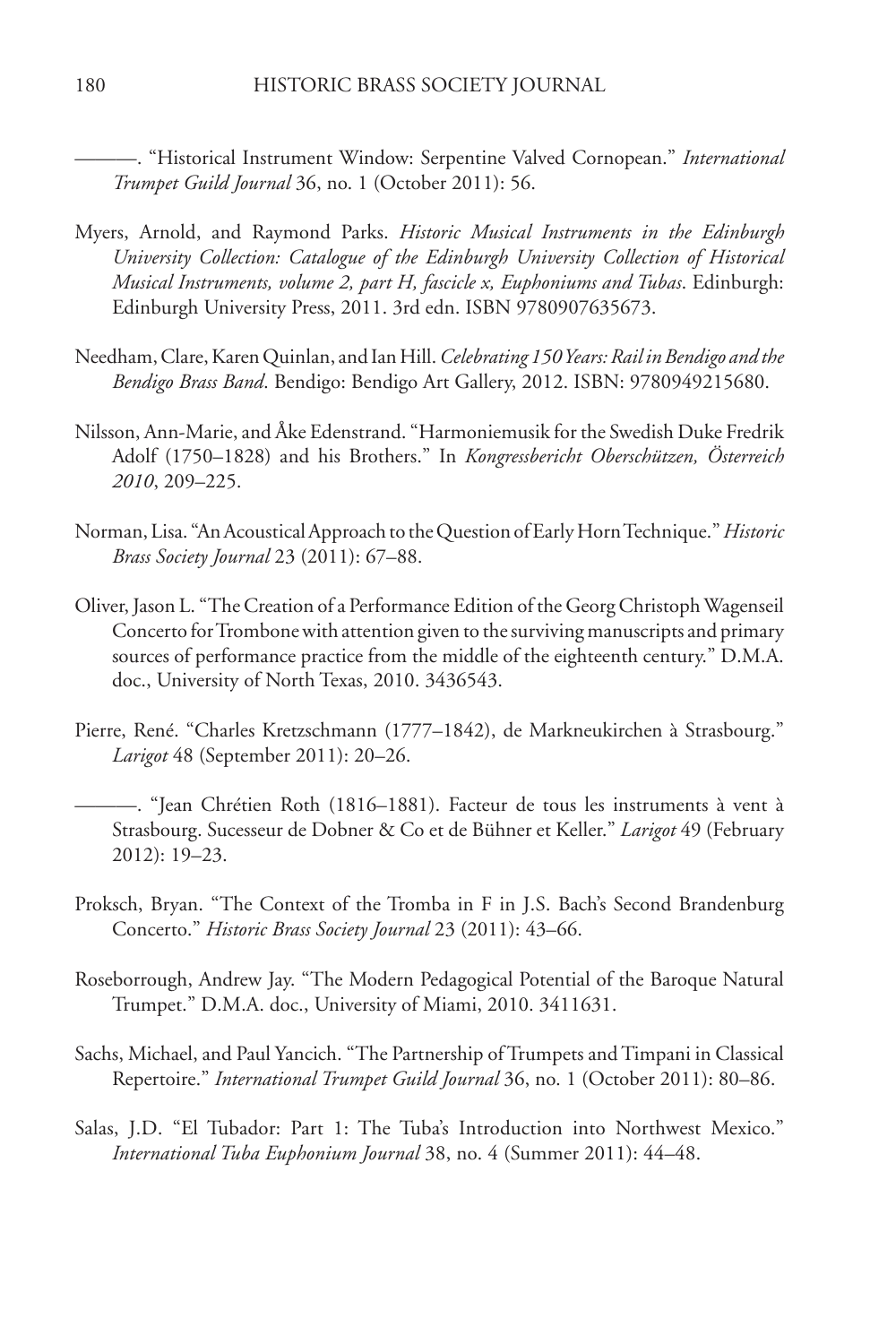Schmidt, Paul. "The Fairer Sax." *Serpent Newsletter* (1 April 2012): 11–13.

———. "Visiting the Anaconda Church." *Serpent Newsletter* (27 September 2011): 5–8. About the anaconda, a contrabass serpent made by Joseph and Richard Wood of Huddersfield, West Yorkshire, in 1840.

- Scott, Anneke. "Brahms and the Orchestral Horn: a Study in Inauthentic Performance?" *Historic Brass Society Journal* 23 (2011): 119–33.
- Skrupky, Anna Marie. "The Beethoven-Zellner 'Quintet in E flat major' for oboe, three horns, and bassoon: An edition and recording for period instruments." D.M.A. doc., University of Wisconsin-Madison, 2011. 0828310.
- Stock, Matthew Chris. "Belgian Trumpet Contest Pieces of the Conservatoire Royal de Musique Lìege, 1876–1960." D.M.A. doc., University of Oklahoma, 2012. 3507418.
- Stoneman, Jonathan. "From Modern to Natural." *The Horn Player* 8, no. 3 (Winter 2011/12): 34–35.
- Tarr, Edward H. "A Newly Discovered Correspondence of Vincent Bach." *Historic Brass Society Journal* 23 (2011): 135–43.
- Taylor, Dennis. *English Brass Bands and their Music, 1860–1930.* Newcastle upon Tyne: Cambridge Scholars Pub., 2011. ISBN 9781443826419.
- Touroude, José Daniel. "Compte renu du colloque 'le serpent sans sornette'." *Larigot* 49 (February 2012): 5–11.
- Vereecke, Hannes W. "The Trombone of Anton Schnitzler the Elder in Verona: a Survey of Its Properties and Their Acoustical Significance." *Historic Brass Society Journal* 23  $(2011): 25-41.$
- Vertommen, Luc. *Some Missing Episodes in Brass (Band) History: Jueles Demersseman and His Music for the Trombone with Six Independent Valves*. Belgium: Brass Press, 2012.

———. "Linking Two Missing Episodes in Brass History with Future European Band Repertoire." Ph.D. diss., University of Salford, 2011.

Wallace, John. *The Trumpet*. New Haven, CT: Yale University Press, 2011.